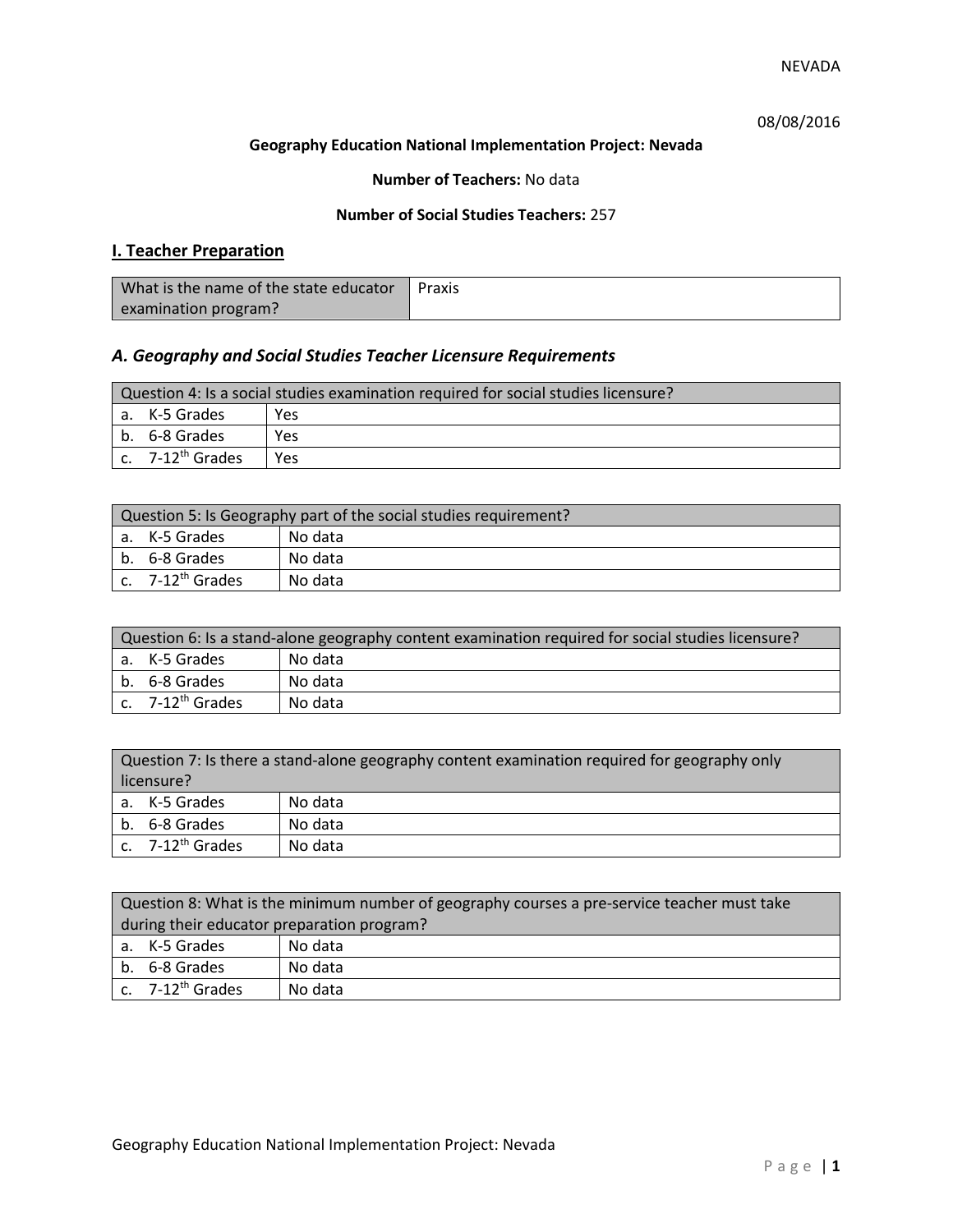| Question 9: Additional information about how | No data |
|----------------------------------------------|---------|
| teachers become certified in your state?     |         |

# *B. Professional Development*

| Question 10: Can in service teachers receive<br>certification credit for professional<br>development courses or programs in<br>geography? | No data |
|-------------------------------------------------------------------------------------------------------------------------------------------|---------|
| Question 11: Does the state education agency<br>(SEA) provide professional development in<br>geography?                                   | No data |

# **II. Curriculum**

| Question 15: What is the name of the state<br>standards?              | Nevada Social Studies Standards             |
|-----------------------------------------------------------------------|---------------------------------------------|
| Question 16: How are the state standards<br>presented by grade level? | No data                                     |
| Question 17: When were the standards last<br>revised?                 | 7-10 years                                  |
| Question 18: Are there plans for revision to<br>the state standards?  | Within 5 years                              |
| Question 19: Is geography included in the<br>state standards?         | No data                                     |
| Question 20: How are the geography<br>standards organized?            | Geography standards are organized by strand |
| Question 21: What framework and/or<br>documents were used?            | No data                                     |

# **Question 22: What general topics are included?**

No data

| Question 23: What is the total number of credit | 22.5 credit hours |
|-------------------------------------------------|-------------------|
| hours required for high school graduation?      |                   |
| Question 24: What is the total number of social | 2 credit hours    |
| studies credit hours required for high school   |                   |
| graduation?                                     |                   |
| Question 25: What is the total number of        | 9 credit hours    |
| geography credit hours required for high school |                   |
| graduation?                                     |                   |